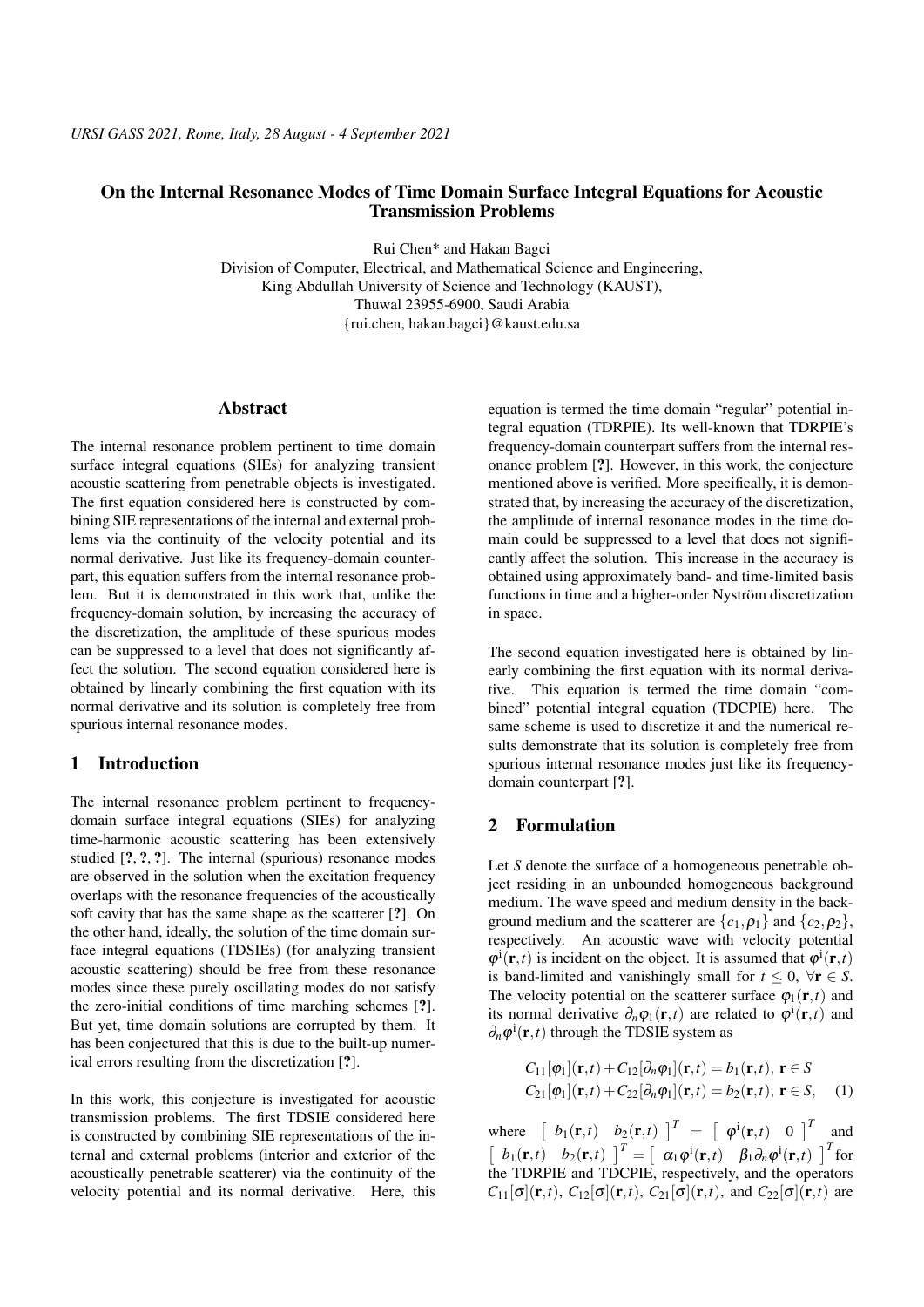expressed as

$$
C_{11}[\sigma](\mathbf{r},t) = \begin{cases} \frac{1}{2}\sigma(\mathbf{r},t) - D_1[\sigma](\mathbf{r},t), \text{TDRPIE} \\ \bar{\alpha}\sigma(\mathbf{r},t) - \alpha_1D_1[\sigma] + \alpha_2D_2[\sigma], \text{TDCPIE} \end{cases}
$$
  
\n
$$
C_{12}[\sigma](\mathbf{r},t) = \begin{cases} S_1[\sigma](\mathbf{r},t), \text{TDRPIE} \\ \alpha_1S_1[\sigma](\mathbf{r},t) - \frac{\alpha_2}{\chi}S_2[\sigma](\mathbf{r},t), \text{TDCPIE} \end{cases}
$$
  
\n
$$
C_{21}[\sigma](\mathbf{r},t) = \begin{cases} \frac{1}{2}\sigma(\mathbf{r},t) + D_2[\sigma](\mathbf{r},t), \text{TDRPIE} \\ -\beta_1N_1[\sigma](\mathbf{r},t) + \beta_2\chi N_2[\sigma](\mathbf{r},t), \text{TDCPIE} \end{cases}
$$
  
\n
$$
C_{22}[\sigma](\mathbf{r},t) = \begin{cases} -\frac{1}{\chi}S_2[\sigma](\mathbf{r},t), \text{TDRPIE} \\ \bar{\beta}\sigma(\mathbf{r},t) + \beta_1D'_1[\sigma] - \beta_2D'_2[\sigma], \text{TDCPIE} \end{cases}
$$

.

Here,  $k \in \{1,2\}$ ,  $\chi = \rho_1/\rho_2$ ,  $\bar{\alpha} = (\alpha_1 + \alpha_2)/2$ ,  $\bar{\beta} =$  $(\beta_1 + \beta_2)/2$ ,  $\alpha_k$  and  $\beta_k$  are constants, and the integral operators  $S_k[\sigma](\mathbf{r},t)$ ,  $D_k[\sigma](\mathbf{r},t)$ ,  $D'_k[\sigma](\mathbf{r},t)$ , and  $N_k[\sigma](\mathbf{r},t)$  are expressed as

$$
S_k[\sigma](\mathbf{r},t) = \int_S G_k(\mathbf{r},\mathbf{r}',t) * \sigma(\mathbf{r}',t) d\mathbf{r}'
$$
  
\n
$$
D_k[\sigma](\mathbf{r},t) = \text{p.v.} \int_S \partial_{n'} G_k(\mathbf{r},\mathbf{r}',t) * \sigma(\mathbf{r}',t) d\mathbf{r}'
$$
  
\n
$$
D'_k[\sigma](\mathbf{r},t) = \text{p.v.} \int_S \partial_n G_k(\mathbf{r},\mathbf{r}',t) * \sigma(\mathbf{r}',t) d\mathbf{r}'
$$
  
\n
$$
N_k[\sigma](\mathbf{r},t) = \int_S \partial_{nn'}^2 G_k(\mathbf{r},\mathbf{r}',t) * \sigma(\mathbf{r}',t) d\mathbf{r}'
$$

where  $G_k(\mathbf{r}, \mathbf{r}', t) = \delta(t - R/c_k)/(4\pi R)$  is the time domain Green function,  $R = |\mathbf{r} - \mathbf{r}'|$  is the distance between "observer" point **r** and "source" point **r'**,  $\partial_n = \hat{\mathbf{n}}(\mathbf{r}) \cdot \nabla$  and  $\partial_{n'} = \hat{\mathbf{n}}'(\mathbf{r}') \cdot \nabla'$  are the normal derivatives, and  $\hat{\mathbf{n}}(\mathbf{r})$  and  $\mathbf{\hat{n}}'(\mathbf{r}')$  are outward pointing unit normal vectors.

To numerically solve (1),  $\varphi_1(\mathbf{r},t)$  and  $\partial_n \varphi_1(\mathbf{r},t)$  are expanded as [?, ?, ?, ?, ?, ?, ?]

$$
\varphi_1(\mathbf{r},t) = \sum_{i=1}^{N_{\rm t}} \sum_{q=1}^{N_{\rm p}} \sum_{n=1}^{N_{\rm n}} \mathbf{I}_i^1 \big|_{qn} \vartheta(\mathbf{r}) \ell_{qn}(\mathbf{r}) T_i(t),
$$

$$
\partial_n \varphi_1(\mathbf{r},t) = \sum_{i=1}^{N_{\rm t}} \sum_{q=1}^{N_{\rm p}} \sum_{n=1}^{N_{\rm n}} \mathbf{I}_i^2 \big|_{qn} \vartheta(\mathbf{r}) \ell_{qn}(\mathbf{r}) T_i(t). \tag{2}
$$

Here,  $N_t$  is the number of time steps,  $N_p$  is the number of curvilinear triangles used for discretizing *S*, *N*<sup>n</sup> is the number of interpolation points on each triangle,  $\ell_{qn}(\mathbf{r})$  is the Lagrange interpolation function defined at  $\mathbf{r}_{qn}$  ( $n^{\text{th}}$  interpolation point on  $q^{\text{th}}$  patch) [?],  $\vartheta(\mathbf{r})$  is the inverse of Jacobian,  $T_i(t) = T(t - i\Delta t)$ , where  $T(t)$  is the temporal basis function constructed using the band-limited approximate prolate spherical wave (APSW) function [?,?,?], ∆*t* is the time step size, and  $\mathbf{I}_i^1|_{qn}$  and  $\mathbf{I}_i^2|_{qn}$  are unknown expansion coefficients to be solved for.

Substituting (2) into the temporal derivative form of (1) and point-testing and sampling the resulting equation in space  $(\text{at } r_{pm}, p = 1, ..., N_p, m = 1, ..., N_n)$  and time (at  $t = j\Delta t$ ), respectively, yield

$$
\mathbf{Z}_{0}\mathbf{I}_{j} = \mathbf{V}_{j} - \sum_{i=1}^{j-1} \mathbf{Z}_{j-i}\mathbf{I}_{i} - \sum_{i=j+1}^{j+N_{\text{hw}}} \mathbf{Z}_{j-i}\mathbf{I}_{i}, \ j = 1, ..., N_{t}.
$$
 (3)



Figure 1.  $\Big\vert$  $\left.\mathbf{I}_j^1\right|_{qn}$  $\begin{array}{c} \hline \end{array}$ ,  $q = 3$ ,  $n = 3$ , calculated using the TDR-PIE and TDCPIE at  $r_{qn} = (0.78, 0.58, 0.23)$  m.

Here,  $N_{\text{hw}}$  is the half-width of  $T(t)$ ,  $I_j$  and  $I_i$  store  $\left.\mathbf{I}_{j}^{\mathrm{b}}\right|_{qn}$  and  $\left.\mathbf{I}_{i}^{\mathrm{b}}\right|_{qn}$ , respectively,  $\mathbf{V}_{j}$  stores  $\left.\partial_{t}b_{1}(\mathbf{r}_{pm},t)\right|_{t=j\Delta t}$ and  $\partial_t b_2(\mathbf{r}_{pm}, t)|_{t=j\Delta t}$ , and the entries of  $\mathbf{Z}_{j-i}$ 's blocks are given by  $\left\{ \mathbf{Z}_{j-i} \right\}^{ab}_{pm,qn} = \partial_t C_{ab} [\vartheta \ell_{qn} T_i] (\mathbf{r}_{pm}, t) \big|_{t=j\Delta t}, \text{ a,b} \in$  ${1,2}.$ 

Note that (3) is a non-causal system due to the "future" contributions on the right-hand side of (3), i.e., matrix-vector multiplication contributions where  $j - i < 0$ . These contributions stem from the fact  $T(t)$  is a "two-sided" interpolation function. This non-causal system is converted into a causal one using an extrapolation scheme [?,?,?] for recursively calculating  $I_j$ ,  $j = 1, ..., N_t$  via time marching.

# 3 Numerical Results

In this example, the scatterer is a unit penetrable sphere centered at the origin. Medium parameters are  $\gamma = 1.5$ ,  $c_1 = 300$  m/s, and  $c_2 = 200$  m/s. The incident velocity potential is a Gaussian pulse  $\varphi^i(\mathbf{r},t) = G(t - z/c_1)$ , where  $G(t) = \cos[2\pi f_0(t - t_p)] \exp[-(t - t_p)^2/(2\sigma^2)]$ ,  $\sigma =$  $3/(2\pi f_{bw})$ , and  $t_p = 10\sigma$ . Here,  $f_0$  is the center frequency and  $f_{\text{bw}}$  is the effective bandwidth. The time step size is chosen as  $\Delta t = 1/(2\gamma f_{\text{max}})$  with oversampling factor  $\gamma$  and maximum frequency  $f_{\text{max}} = f_0 + f_{\text{bw}}$ . The sphere is discretized into  $N_p = 396$  curvilinear triangles, the order of  $\ell_{qn}(\mathbf{r})$  is two ( $N_n = 6$ ), and  $N_{hw} = 7$ . The coupling constants are  $\alpha_1 = \alpha_2 = \beta_1 = 1.0$  and  $\beta_2 = 2/3$ .

For the first simulation,  $f_0 = 120$  Hz,  $f_{bw} = 80$  Hz, and  $\gamma = 6$  resulting in  $\Delta t = 0.42$  ms. Note that the lowest interior resonance frequency at 150 Hz is within the band of the excitation [?]. Figure 1 compares  $\overline{\phantom{a}}$  $\left|\mathbf{I}_j^1\right|_{qn}$  $n = 3$ , computed using the TDRPIE and TDCPIE at  $\mathbf{r}_{qn} =$  $\begin{array}{c} \n\end{array}$ , *q* = 3,  $(0.78, 0.58, 0.23)$  m. It is clearly shown that the solution of the TDRPIE is corrupted by (non-decaying) oscillations (spurious internal resonance modes) while that of the TD-CPIE is free of any resonances.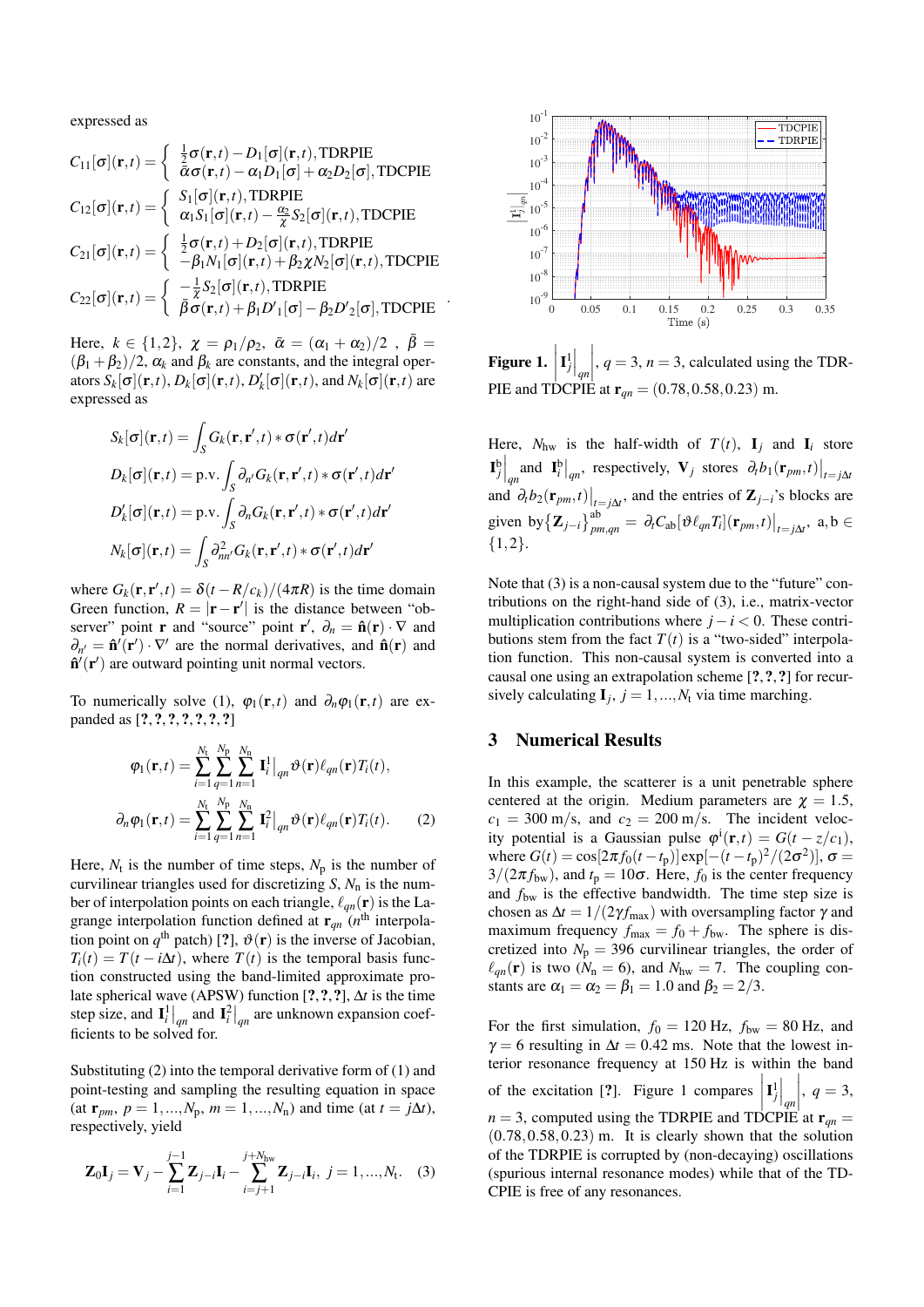

Figure 2. *L*<sub>2</sub>-norm error in SCS obtained from solutions of the TDRPIE and TDCPIE.

For the second set of simulations,  $f_0 = 120$  Hz,  $f_{bw} =$ 80 Hz, and three sets of oversampling factor are considered as  $\gamma \in \{6, 7.5, 10\}$  resulting in  $\Delta t = \{0.42, 0.33, 0.25\}$  ms. Figure 2 compares the  $L_2$ -norm error in the scattering cross section (SCS) obtained from the solutions of the TDRPIE and the TDCPIE at  $\theta = [0^{\circ}, 180^{\circ}]$  and  $\phi = 0^{\circ}$ . Note that the error is computed using the Mie series solution as the reference [?]. As shown in Fig. 2, the solution of the TDR-PIE has a spurious resonances at 150 Hz. Additionally, the figure clearly shows that increasing the sampling rate (i.e., using larger  $\gamma$ ) could suppress the amplitude of the spurious resonance mode to a level that does not significantly affect the solution of the TDRPIE. On the other hand, Fig. 2 shows that the TDCPIE does not support any resonance modes for any of the sampling rates.

### 4 Conclusion

The internal resonance problem of two types of TDSIEs for acoustically penetrable scatterers is investigated in this work. Numerical results demonstrate that the solution of the TDRPIE is replete with the spurious resonance modes but, unlike its frequency-domain counterpart, the amplitude of these modes can be suppressed with the increase of discretization accuracy. On the other hand, the TDCPIE completely eliminates the internal resonance problem.

### 5 Acknowledgements

This publication is based upon work supported by the King Abdullah University of Science and Technology (KAUST) Office of Sponsored Research (OSR) under Award No 2016-CRG5-2953. The authors would like to thank the King Abdullah University of Science and Technology Supercomputing Laboratory (KSL) for providing the required computational resources.

### References

[1] A. J. Burton and G. F. Miller, "The Application of Integral Equation Methods to the Numerical Solution of Some Exterior Boundary-value Problems," *Proc. R. Soc. London Ser. A*, 323, 1553, Jun. 1971, pp. 201– 210.

- [2] H. A. Schenck, "Improved Integral Formulation for Acoustic Radiation Problems," *J. Acoust. Soc. Am.*, 44, 1, Jul. 1968, pp. 41–58.
- [3] C.-J. Zheng, H.-B. Chen, H.-F. Gao, and L. Du, "Is the Burton–Miller Formulation Really Free of Fictitious Eigenfrequencies?," *Eng. Anal. Bound Elem.*, 59, Oct. 2015, pp. 43–51.
- [4] Y. Shi, H. Bagci, and M. Lu, "On the Internal Resonant Modes in Marching-on-in-time Solution of the Time Domain Electric Field Integral Equation," *IEEE Trans. Antennas Propag.*, 61, 8, Aug. 2013, pp. 4389– 4392.
- [5] R. E. Kleinman and P. A. Martin, "On Single Integral Equations for the Transmission Problem of Acoustics," *SIAM J. Appl. Math.*, 48, 2, Apr. 1988, pp. 307– 325.
- [6] G. Kang, J. Song, W. C. Chew, K. C. Donepudi, and J.-M. Jin, "A Novel Grid-robust Higher Order Vector Basis Function for the Method of Moments," *IEEE Trans. Antennas Propag.*, 49, 6, Jun. 2001, pp. 908– 915.
- [7] R. Chen, S. B. Sayed, H. A. Ulku and H. Bagci, "An Explicit Time Marching Scheme for Efficient Solution of the Magnetic Field Integral Equation at Low Frequencies," *IEEE Trans. Antennas Propag.*, 69, 2, Feb. 2021, pp. 1213–1218, doi: 10.1109/TAP.2020.3010997.
- [8] R. Chen, S. B. Sayed, N. Alharthi, D. Keyes, and H. Bagci, "An Explicit Marching-on-in-time Scheme for Solving the Time Domain Kirchhoff Integral Equation," *J. Acoust. Soc. Am.*, 146, 3, Sep. 2019, pp. 2068–2079, doi: 10.1121/1.5125259.
- [9] R. Chen and H. Bagci, "An Explicit MOT Scheme for Solving the Nyström-discretized TD-MFIE," in *Proc. IEEE Int. Symp. Antennas Propag. Soc.*, Boston, MA, USA, Jul. 2018, pp. 2443–2444, doi: 10.1109/APUS-NCURSINRSM.2018.8609242.
- [10] R. Chen, S. B. Sayed, and H. Bagci, "An Explicit Marching-on-in-time Scheme for Solving the Kirchhoff Integral Equation," in *Proc. IEEE Int. Symp. Antennas Propag. Soc.*, Boston, MA, USA, Jul. 2018, pp. 2409–2410, doi: 10.1109/APUS-NCURSINRSM.2018.8608706.
- [11] R. Chen and H. Bagci, "On Higher-order Nyström Discretization of Scalar Potential Integral Equation for Penetrable Scatterers," in *Proc. Appl. Comput. Electrom. Symp.*, Miami, FL, USA, Apr. 2019, pp. 1– 2.